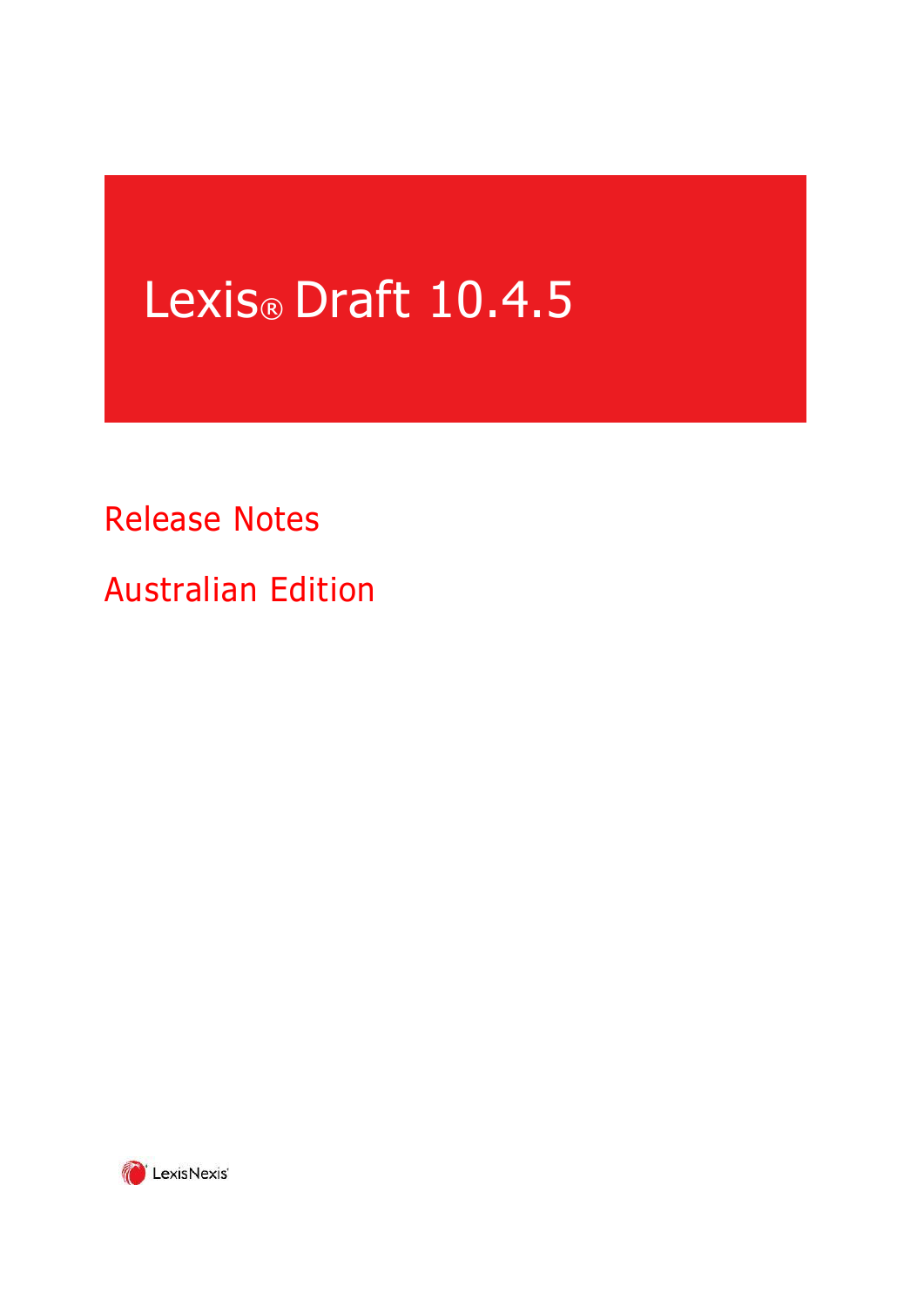## Copyright Statement

Copyright © 2020 LexisNexis. All rights reserved.

Reed International Books Australia Pty Ltd trading as LexisNexis. LexisNexis and the Knowledge Burst logo are registered trademarks of Reed Elsevier Properties Inc. and used under license ABN 70 001 002 357. All rights reserved.

This document and the information in it are not to be copied or given to any person that is not a permanent employee of the firm without LexisNexis' written permission.

The title and copyright in LexisNexis software, documentation, manuals and methods vests in LexisNexis. Reproduction in any form or by any means is not permitted (except as may be agreed in writing signed by LexisNexis and the customer) nor shall it be sold, lent, hired out or made available in any way to other persons. The user undertakes to prevent copying or use by third parties and the observance of the above.

## Contact Us

#### Customer Support

Ph: 1800 772 772 Fax: 02 9422 2405 [Email: customersupport@lexisnexis.com.au](mailto:customersupport@lexisnexis.com.au)

#### LexisNexis Australia

#### NSW

Level 1, Tower 2 475 Victoria Avenue Chatswood NSW 2067 Ph: 02 9422 2222 Fax: 02 9422 2444

#### Victoria

Level 13, 350 Queen St Melbourne, VIC 3000 GPO Box 4503 Melbourne, VIC 3001 Ph: 1800 772 772 Fax: 03 8869 3299

#### **Oueensland**

Level 11, 239 George St Brisbane, QLD 4006 Ph: 1800 772 772 Fax: 07 3335 0001



#### Lexis Draft Feedback

[Email: lexisdraft@lexisnexis.com.au](mailto:lexisdraft@lexisnexis.com.au)

#### **ACT**

Suite 102 Press Gallery Parliament House Canberra, ACT 2601 Ph: 1800 772 772 Fax: 02 6273 4905

#### SA / NT

Level 2, Suite 203 147 Pirie St. Adelaide SA 5000 Ph: 1800 772 772

#### **WA**

Level 3, BGC Centre 28 The Esplanade Perth WA 6000 Ph: 1800 772 772

#### Tasmania

Ph: 1800 772 772 Fax: 03 9600 2125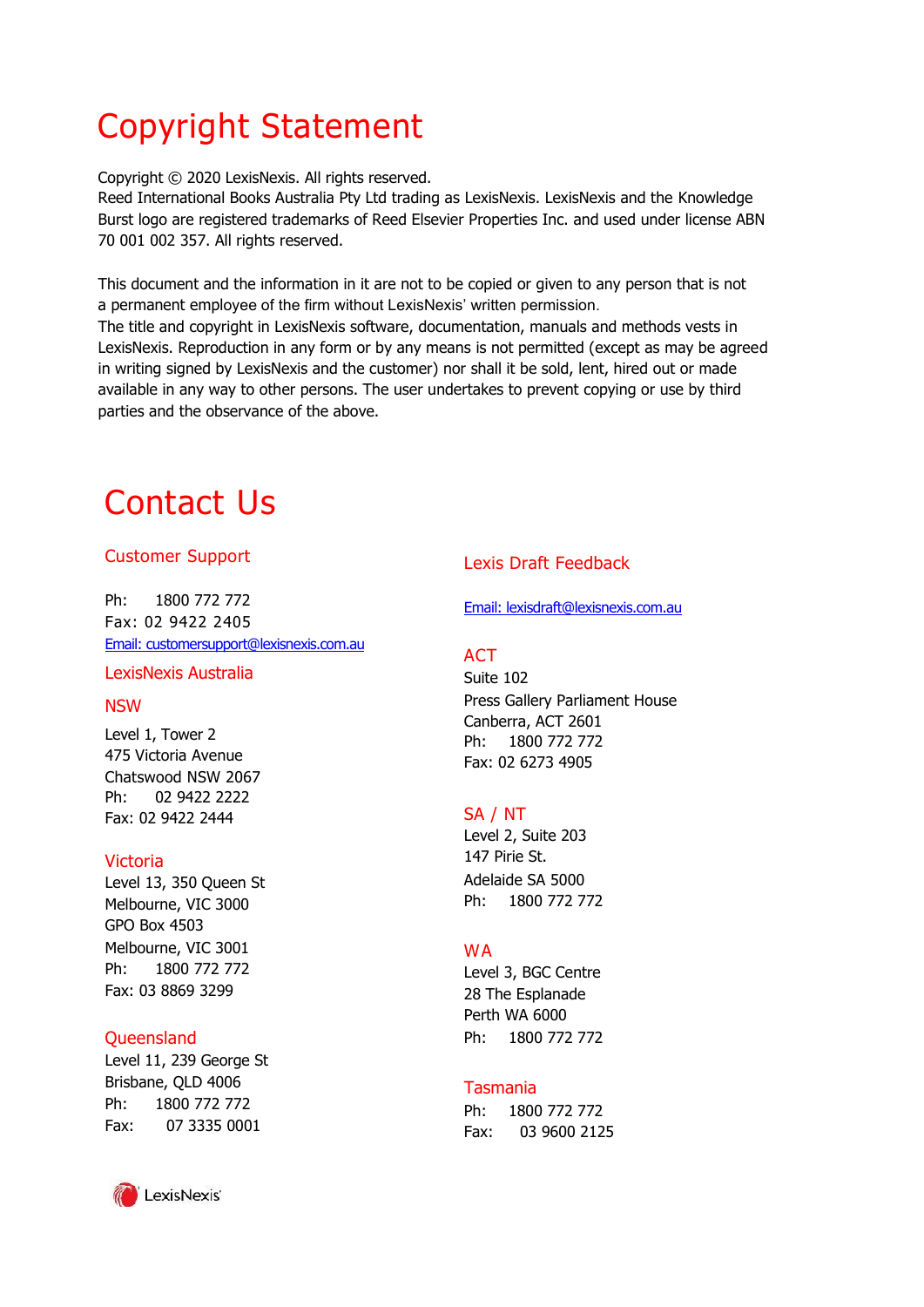## Lexis Draft Australia v10.4.5 Release Notes

(Desktop version unless specified otherwise)

#### **Enhancements**

- WordRake v3.9 new editing algorithms and thousands of enhancements to existing algorithms for greater accuracy.
- Support for the new series of the Queensland Reports.
- Ribbon is now disabled when users click on File>Close in Word.

#### Bug Fixes

- Options button now fully operational on new installations.
- Created new MOAZ file for updated entities.

## Lexis Draft Australia v10.3.7 Release Notes

(Desktop version unless specified otherwise)

#### Bug Fixes

- When setting a matter identification number, the copyright footer link location has been corrected.
- When uploading a file to a newly created folder, the scroll bar has now been corrected to scroll to the bottom of the list and display the new folder.

## Lexis Draft Australia v10.3 Release Notes

(Desktop version unless specified otherwise)

#### Bug Fixes

• Case names with second party names 'A' and 'P' are now fully hyperlinked.

## Lexis Draft Australia v10.2 Release Notes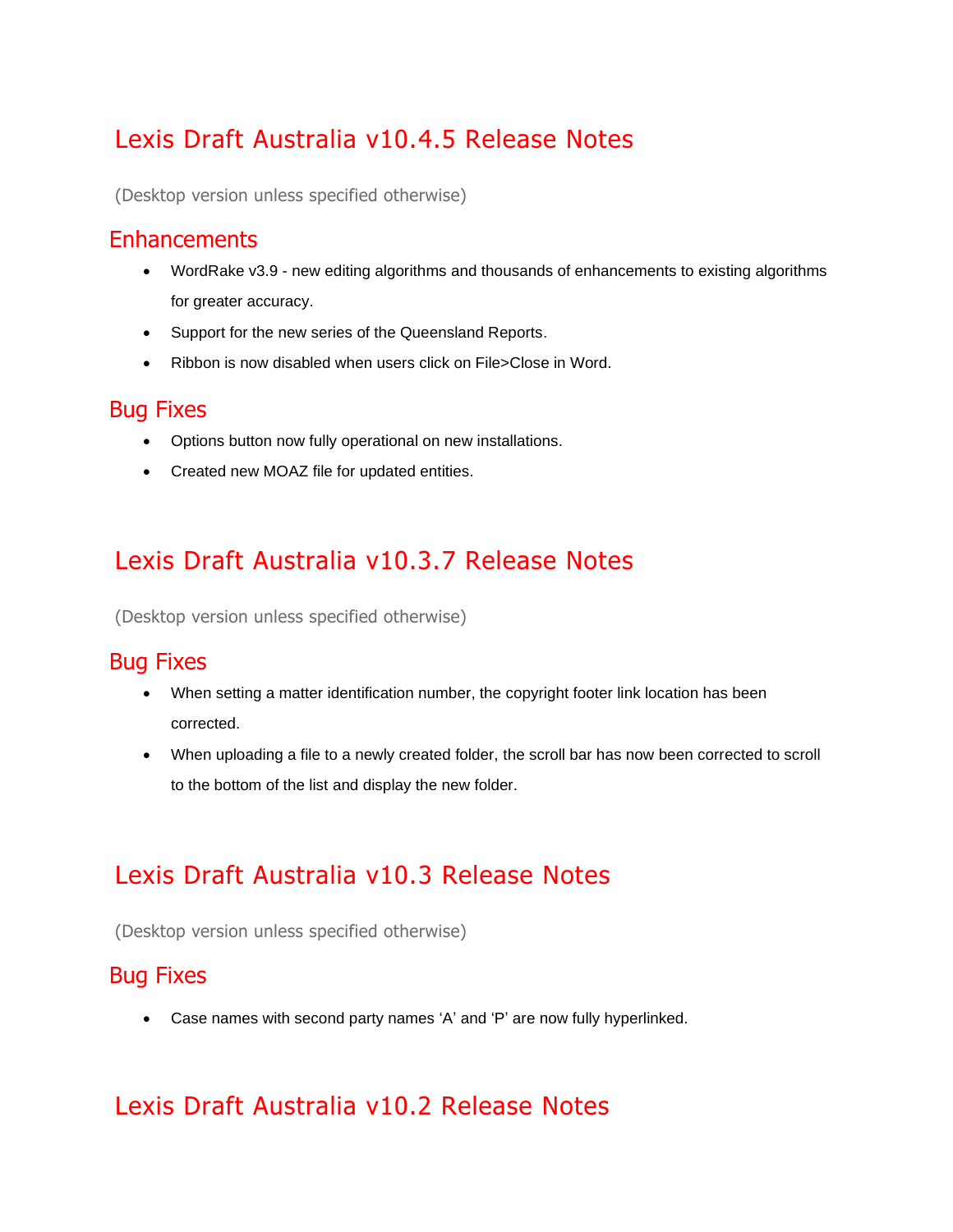(Desktop version unless specified otherwise)

#### **Enhancements**

- Search: renamed 'No search results found' window to be consistent with 'AU Secondary Materials' tab name.
- Removed additional 'Cases' tab from the source bar.
- 0365 changed tab name from 'Analytical Materials' to 'Secondary Materials'.

#### Bug Fixes

- Subscript number in footnote no longer recognised as part of citation.
- Case names with special characters are now fully hyperlinked.
- Proofreading tools ribbon no longer disabled for users with 64-bit Windows and 64-bit Microsoft Office when installed.
- Company name is now completely hyperlinked when selecting 'Analyse All' and 'Companies'.
- Recently viewed date in US format fixed.
- Case names and legislation titles beginning with "THE" are now fully hyperlinked and resolved.

## Lexis Draft Australia v10.0 Release Notes

(Desktop version unless specified otherwise)

#### **Enhancements**

- Capitalisation consistency implemented for Cases and Legislation "insert into document" list.
- Support for ampersands and "and" within citations.
- Consistency in font size and margins when viewing Cases and Legislation lists.
- Upgraded version of WordRake installed. The following new enhancements are included:
	- ➢ 30% speed improvement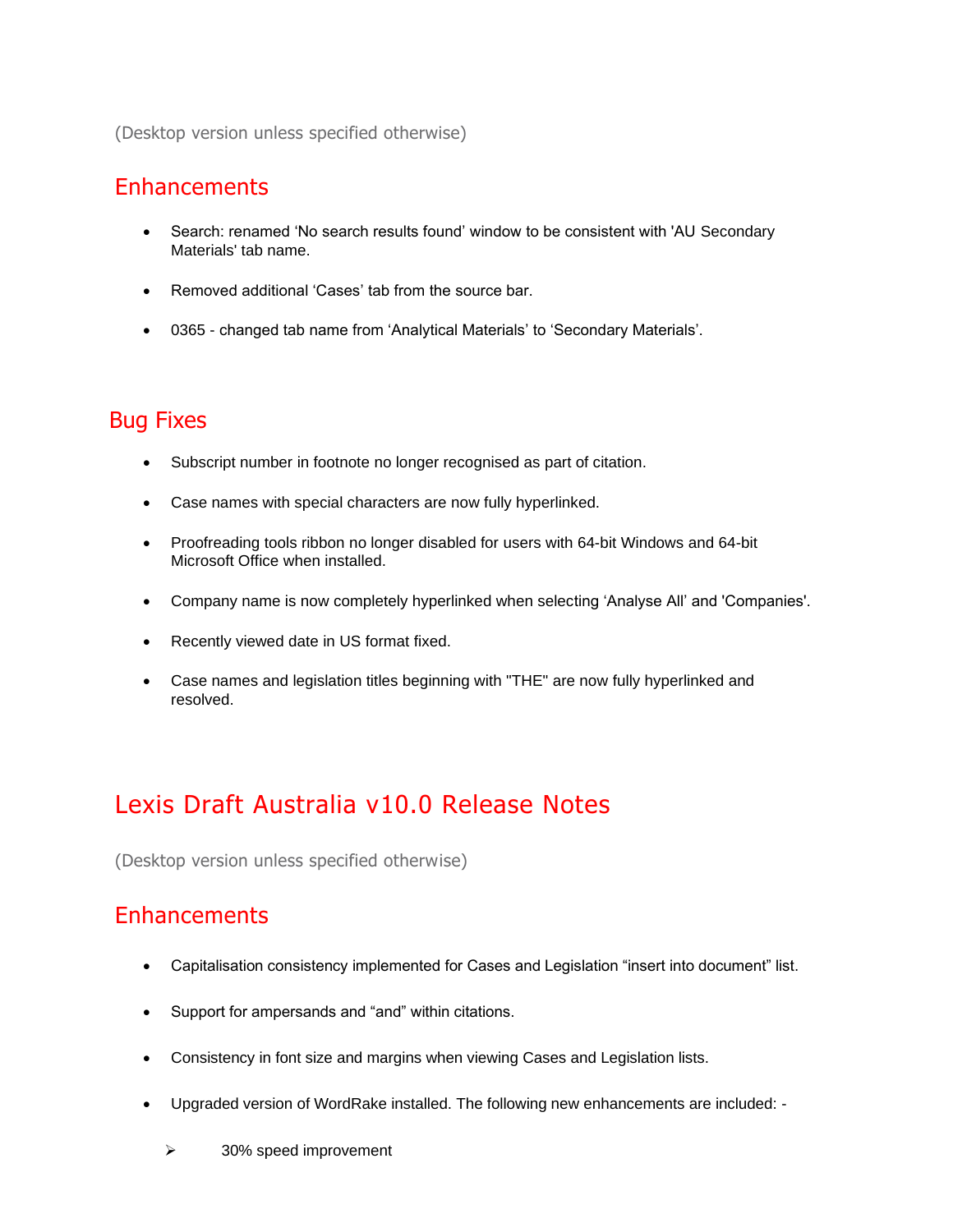- ➢ New "progress" Taskbar
- ➢ New sentence breaker
- ➢ Dictionary and rules improvements / additions

#### Bug Fixes

- "Note" feature within Work Folders now functional.
- Saved document view within Work Folders now displays "update CaseBase signals" functionality.
- Bill warning are now visible in the Cases and Legislation list pane.
- Upgraded version of Contract Companion installed. The following bug fix is included:
	- ➢ UI no longer localizes based on the regional settings but instead on the Windows display language.
- O365 *Options window* now closes after saving preferences in Windows 10.
- O365 "Get Started" button now responsive.
- O365 Delivery options now functional.
- O365 "Add in" error when searching for citations as search term resolved.
- O365 Timeline issues in Cases and Legislation cite by cite list view resolved.

## Lexis Draft Australia v9.7 Release Notes

(Desktop version unless specified otherwise)

### **Enhancements**

- Increased font size for "Cases & Legislation" default "Citation List" view.
- Users now able to "Create Permalinks" in selection of text.
- Legislations containing "Source" or "Sources" in title now being resolved with correct signals.
- Legislations containing hyphen  $(-)$ , en dash  $(-)$ , and em dash  $(-)$  in title now being resolved with correct signals.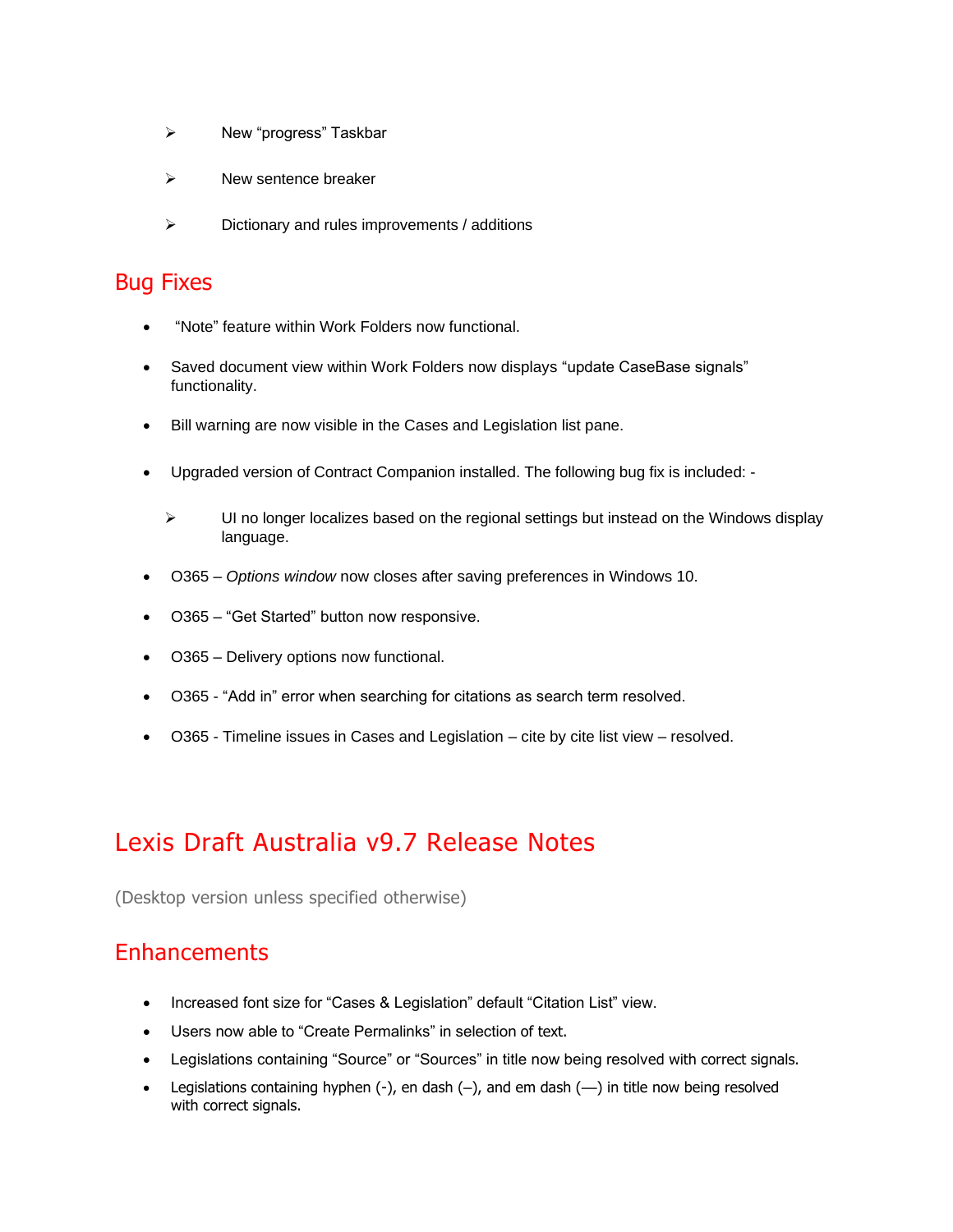### Bug Fixes

- "Analyse" now working correctly to only include selected text within a paragraph, instead of whole paragraph.
- "Analyse" dropdown list now updating correctly after changing preferences in "Options > Analysis".
- Cases & Legislation Citations are not highlighted in second document.
- Cases & Legislation "Insert into document" check boxes now unchecking as intended after switching list views.
- User's default browser now being used for some external links and not Internet Explorer.
- Various issues relating to alignment of information in research pane.
- O365 issue causing extra tab to open with infinite spinner in the Cases and Legislation tab for "ambiguous status' entities.
- O365 issue causing results for "Cite by Cite" view opening in same tab as "Cases and Legislation" tab for results with "ambiguous status" signal.
- O365 issue causing "Sorry your request cannot be completed" message for delivery options.
- O365 issue causing Research Tools document links to open to tab with infinite spinner.
- O365 issue causing Next & Previous Page buttons to be disabled.
- O365 issue causing "Update CaseBase signal" to not respond in "Open folders".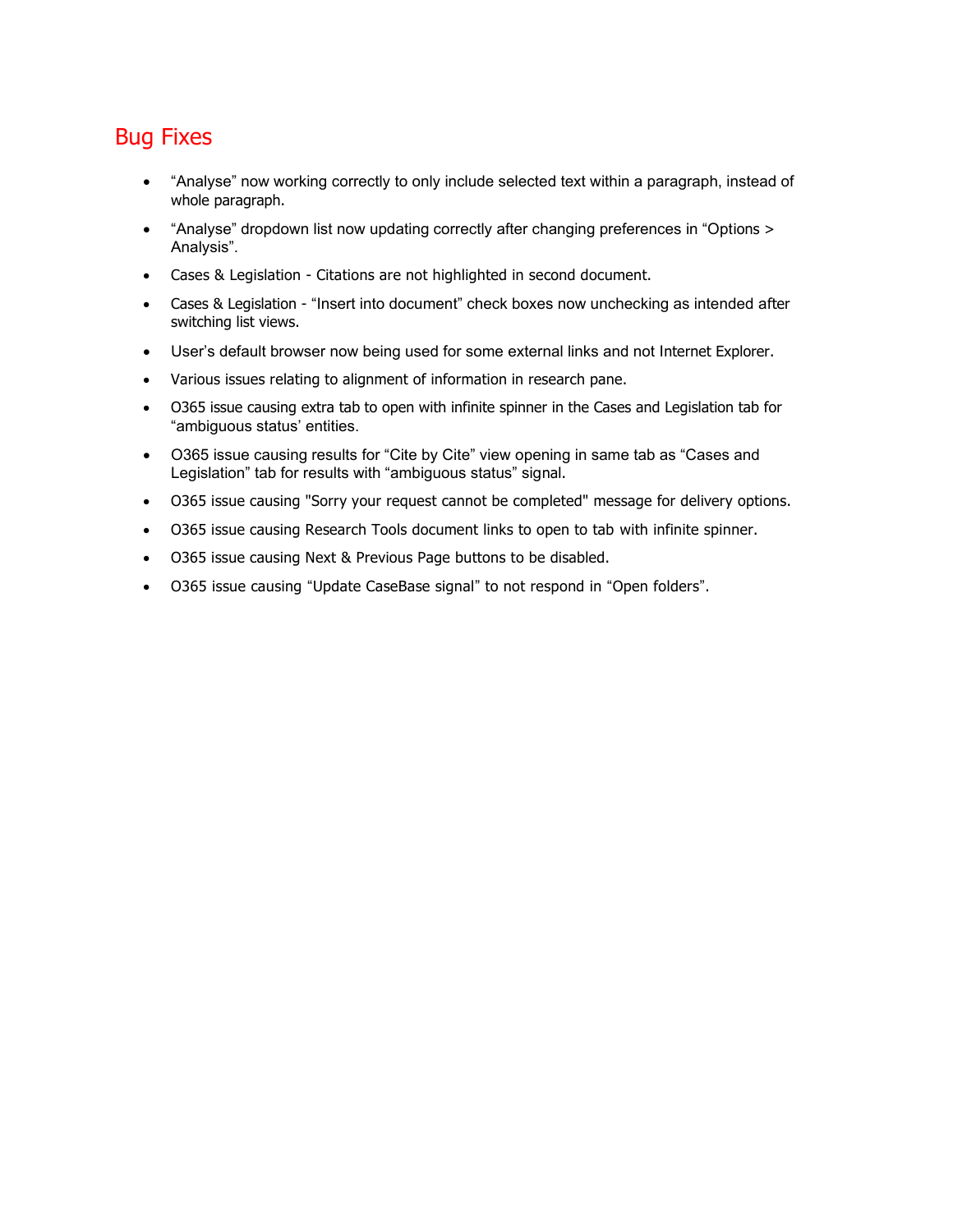## Previous Version Release Notes

v9.5 (Desktop version unless specified otherwise)

### **Enhancements**

- "Cases and Legislation" "No search results found in UK" message is now displayed when UK citation is not resolved.
- "Cases and Legislation" > "Insert into Document"/ "Insert Links into Document" feature updates for simpler workflow.
- Updates to document pre-processing that serves the following benefits to Research Tools functionality:
	- Dramatically reduces the load time of large documents.
	- Prevents document from locking at end of "Marking Citations" phase of analysis.
- Superscript removed which dramatically slowed down Research Tools functionality for citations:
	- This superscript checked and identified if any citation in document has a footnote number which should not be included in the citation, then removed that footnote as part of the citation.
- Added notification message to pop-up window while switching between Research Tools.
- Enhanced installer to create new browser emulation registry entries for Winword.exe and Outlook.exe.
- Added Member Identity Profile (MIP) user authentication feature, as with Lexis Advance, allowing a temporary user session to be established without having to enter any credentials. Preferences are deleted after this temporary session no longer exists.
- Renamed "Search" option in drop-down menu to "Lexis Search" when highlighting a term in in document and right-clicking.
- New version of Proofreading Tools Contract Companion v10.3 integrated, including the following updates:
	- Streamlined identification of "Used but Not Defined" terms, using underlining or highlighting.
	- Diamonds used as bullets within paragraph text are recognised as "Incomplete Items" and no longer trigger a "Used but Not Defined" error.
	- Optimised so Microsoft Word closes more quickly when exiting.
- Office 365 "Create Permalinks" now a separate button in research pane.
- Office 365 UX Delivery functions aligned and spaced correctly and not overlapping.

### Bug Fixes

- Internal server issue that was preventing certain case & legislation citations being recognised.
- Updates to document pre-processing now prevents document from locking at end of "Marking Citations" phase of analysis.
- "Cases & Legislation" List results tab was cancelled when "Upload File" (WorkFolders) was selected in toolbar.